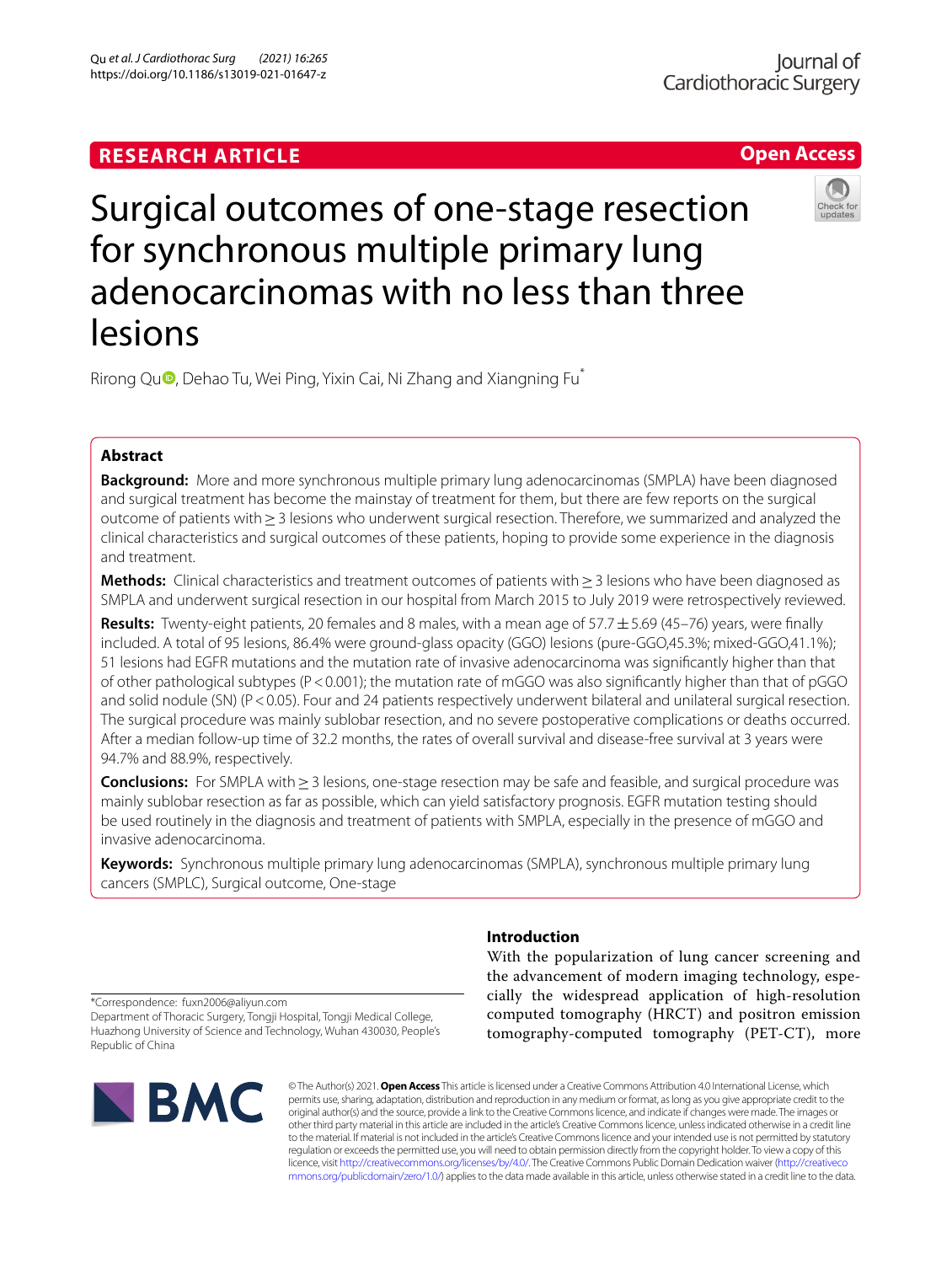and more synchronous multiple primary lung cancers (SMPLC) are detected. The incidence of SMPLC ranges from 0.2 to 20%  $[1-3]$  $[1-3]$  $[1-3]$ , of which 40.3 to 91.3% are SMPLA  $[4-7]$  $[4-7]$  $[4-7]$ . Although several studies  $[6, 8-12]$  $[6, 8-12]$  $[6, 8-12]$  $[6, 8-12]$  have shown that surgical resection is the treatment of choice for these patients due to a good prognosis, there are still controversial issues related to the diagnosis, treatment, and prognosis of patients with SMPLC. In previous studies of SMPLA [\[8](#page-5-5), [11,](#page-5-7) [13](#page-5-8)], patients with double primary lung adenocarcinoma accounted for more, but few studies have reported what surgical approach should be adopted and what is the efect of simultaneous surgical resection for SMPLA with  $\geq$  3 lesions. In the present study, we reviewed the clinical data and follow-up results of these patients who underwent single-stage surgery in our center to further determine the clinical characteristics of these lesions and to evaluate the efficacy of surgical treatments, hoping to provide our experience in the diagnosis and treatment of these patients.

## **Patients and methods**

## **Patients**

This study retrospectively analyzed the clinical data of patients with SMPLA who underwent simultaneous surgical resection in the thoracic surgery department of Wuhan Tongji Hospital between March 2015 and July 2019. The criteria for diagnosis of SMPLA in this study are based on the Martini-Melamed criteria [[14\]](#page-5-9) and incorporate elements of the new international multidisciplinary lung adenocarcinoma classifcation [\[15\]](#page-5-10): (1) major histologic subtypes of tumors are signifcantly different; (2) major histologic subtypes are similar, but all tumors have lepidic growth component to a certain proportion, or immunohistologic features or genetic profles of tumors are different. The inclusion criteria were as follows: (1) number of tumors  $\geq$  3; (2) postoperative pathology of the patient's lesions were all lung adenocarcinoma; (3) the patient did not have adjuvant therapy before surgery; (4) cardiopulmonary function was acceptable and could tolerate surgery; (5) no previous history of tumors; (6) no distant metastases on preoperative examinations, which included chest CT scans, abdominal CT or ultrasonographic examinations, brain CT or magnetic resonance imaging, and whole body bone scans. The exclusion criteria were as follows:  $(1)$  incomplete patient data information; (2) the postoperative pathology of the lesion is not lung adenocarcinoma. This study was approved by the institutional review board of Tongji Medical College of Huazhong University of Science and Technology and consent was given by all patients before their clinical records were used.

## **Surgical procedure**

All procedures were performed with intravenous inhalation combined with anesthesia+double lumen endotracheal intubation. The surgery was performed using a 3 cm small single-port approach: a 3 cm incision was made between the 5th ribs in the mid-axillary line of the patient's surgery side to place a thoracoscope, an elbow laparoscopic suction device, electrocoagulation hooks, and a bipartite clamp was placed to hold the lung lobe if necessary. At the end of the operation, two pigtail catheters were placed to drain pleural efusion. In bilateral surgery, one side of the surgery is completed and the contralateral surgery is performed in the same way. In order to ensure the R0 resection of the tumor, we perform three-dimensional reconstruction through chestenhanced CT before surgery to initially estimate the specifc location of the lesion and the extent of the lesion to be removed; for small diameter and peripheral lesions, we will use preoperative percutaneous methylene blue staining location under the guidance of CT or guided by electromagnetic navigation. Specifc surgical procedures and strategies for selecting the extent of surgical resection are described in our previous studies [[16,](#page-5-11) [17](#page-5-12)].

## **Follow‑up**

Follow-up was performed by outpatient or telephone. The follow-up time was calculated from the day after surgery and was followed up until October 2020. In the frst year after surgery, chest CT, tumor markers and abdominal ultrasound were reviewed every 3 months; in the second year after surgery, the above indicators were reviewed every 6 months; the above indicators were reviewed annually after postoperative three years.

## **Statistical methods**

Measured data were expressed as mean $\pm$ standard deviation (SD) and diferences between groups were analyzed by t-tests. Counted data were expressed as number or percent, and differences were analyzed using  $X^2$  or Fisher's exact tests. The above data was analyzed using Statistical Product and Service Solutions (version 23; SPSS Inc., Chicago, IL, USA). OS and RFS were performed using GraphPad Prism software version 7.0.  $P < 0.05$  was considered statistically signifcant.

## **Results**

## **Clinical data of patients and tumors**

Clinical data of patients and tumors are shown in Tables [1](#page-2-0) and [2](#page-2-1) respectively. Twenty-eight patients, 20 females and 8 males, with a mean age of  $57.7 \pm 5.69$  years (range 45–76 years) were fnally included. Eleven patients had underlying diseases, and only 5 patients had a family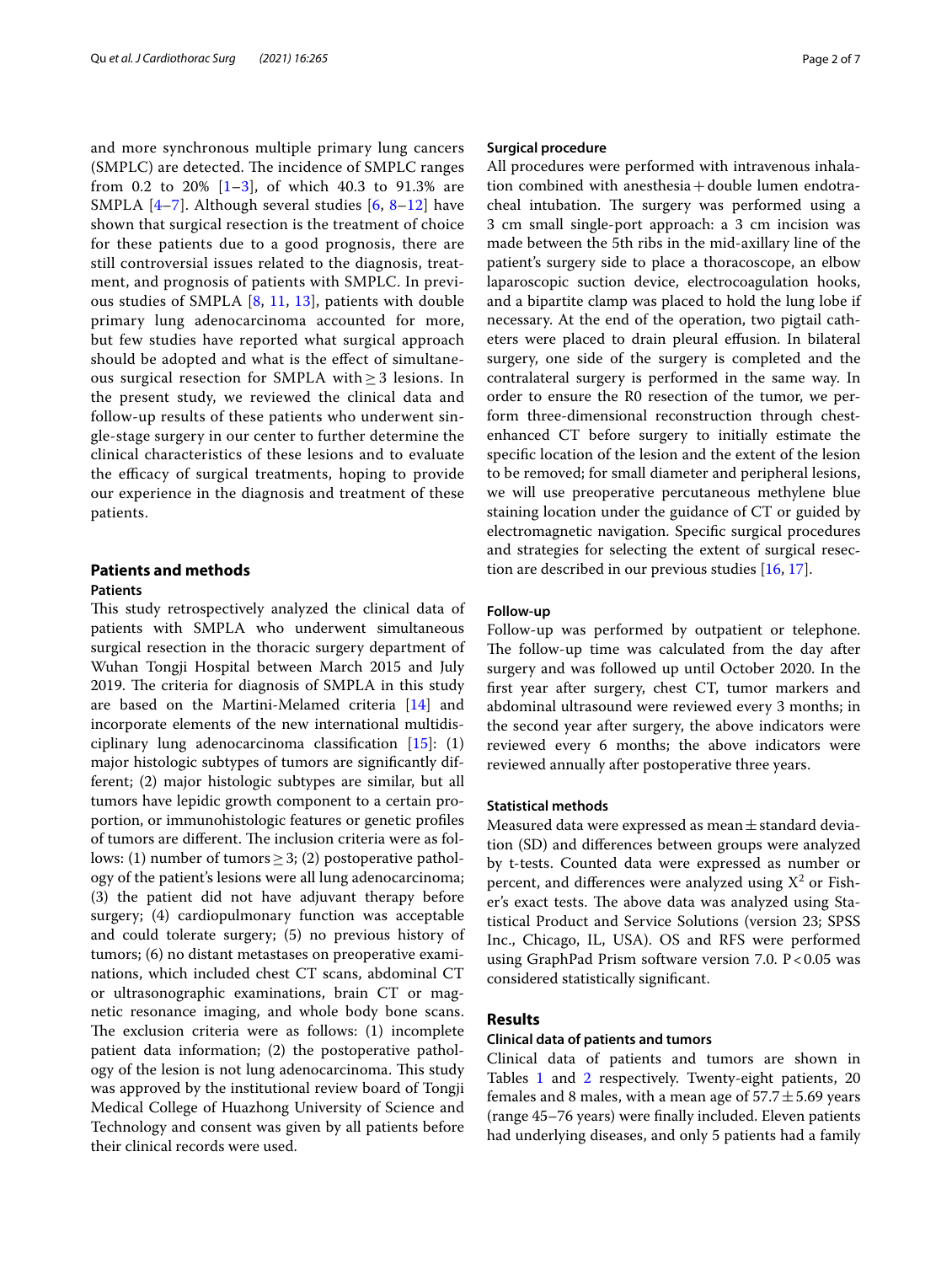## <span id="page-2-0"></span>**Table 1** Clinical data of patients

| Variables               | Number (%) | Mean value        |
|-------------------------|------------|-------------------|
| Age (years)             |            | $57.7 \pm 5.69$   |
| $\geq 60$               | 11 (39.3)  |                   |
| < 60                    | 17(60.7)   |                   |
| Sex                     |            |                   |
| Male                    | 8(28.6)    |                   |
| Female                  | 20(71.4)   |                   |
| Smoking status          |            |                   |
| Current and former      | 8(28.6)    |                   |
| Never                   | 20 (71.4)  |                   |
| Family history of tumor |            |                   |
| Yes                     | 5(17.9)    |                   |
| No                      | 23 (82.1)  |                   |
| Comorbidity             |            |                   |
| Yes                     | 11 (39.3)  |                   |
| No                      | 17(60.7)   |                   |
| Preoperative CEA level  |            | $3.38 \pm 1.38$   |
| $\geq$ 5.0 ng/ml        | 3(10.7)    |                   |
| $< 5.0$ ng/ml           | 25 (89.3)  |                   |
| Ejection fraction       |            | $61.16 \pm 4.02$  |
| $\geq 60$               | 16(57.1)   |                   |
| $55 - 59$               | 12 (42.9)  |                   |
| FEV1(L)                 |            | $2.68 \pm 0.42$   |
| p-FEV1%                 |            | $96.95 \pm 24.16$ |
| $\geq 100$              | 8(28.6)    |                   |
| $80 - 100$              | 10(35.7)   |                   |
| $\leq 80$               | 10(35.7)   |                   |
| Distribution of tumors  |            |                   |
| Unilateral              | 24 (85.7)  |                   |
| Bilateral               | 4(14.3)    |                   |
| Number of tumors        |            |                   |
| 3                       | 20 (71.4)  |                   |
| 4                       | 5(17.9)    |                   |
| 5                       | 3(10.7)    |                   |
| Highest pT              |            |                   |
| T1                      | 26 (92.9)  |                   |
| T <sub>2</sub>          | 2(7.1)     |                   |
| Highest pN              |            |                   |
| N <sub>0</sub>          | 27 (96.4)  |                   |
| $N1-2$                  | 1(3.6)     |                   |
| Adjuvant chemotherapy   |            |                   |
| Yes                     | 1(3.6)     |                   |
| No                      | 27 (96.4)  |                   |

history of tumors; except for 3 patients who had elevated CEA levels, CEA levels of the remaining patients were normal. All patients had acceptable preoperative cardiopulmonary function. The number of lesions was 3 in 20 patients (71.4%), 4 in 5 patients (17.9%), and 5 in 3 <span id="page-2-1"></span>**Table 2** Clinical data oftumors

| Variables                      | Number(%)         | Mean value        |
|--------------------------------|-------------------|-------------------|
| Total number of tumors         | 95                |                   |
| Tumor characteristics (mm)     |                   |                   |
| pGGO                           | 43 (45.3)         | $9.60 \pm 4.23$   |
| mGGO                           | 39 (41.1)         | $16.37 \pm 6.35$  |
| <b>SN</b>                      | 13 (13.6)         | $24.01 \pm 11.67$ |
| Tumor type pattern per patient |                   |                   |
| Multiple pGGO                  | 5(17.9)           |                   |
| Multiple mGGO                  | 3(10.7)           |                   |
| pGGO+mGGO                      | 13 (46.4)         |                   |
| $SN + GGO$                     | 4(14.3)           |                   |
| Multiple SN                    | 3(13.7)           |                   |
| Location of tumors             |                   |                   |
| RUL                            | 44 (46.3)         |                   |
| RML                            | 14(14.7)          |                   |
| RLL                            | 12(12.6)          |                   |
| LUL                            | 17 (17.9)         |                   |
| LLL                            | 8(8.5)            |                   |
| Location of lobe               |                   |                   |
| Same lobe                      | 6(21.4)           |                   |
| Different lobe                 | 2(7.1)            |                   |
| Combined lobe <sup>a</sup>     | 20 (71.5)         |                   |
| Size of tumors (mm)            |                   | $15.89 \pm 8.97$  |
| $< 10$ mm                      | 52 (54.7)         |                   |
| $<$ 10 mm, $\leq$ 20 mm        | 32 (33.7)         |                   |
| $>20$ mm                       | 11(11.6)          |                   |
| Histology in all tumors        |                   |                   |
| AIS                            | 27 (28.4)         |                   |
| <b>MIA</b>                     | 17 (17.9)         |                   |
| IA (WD/MD/PD)                  | 51 (9/36/6)(53.7) |                   |
| EGFR in tumors per patient     |                   |                   |
| WT                             | 6(21.4)           |                   |
| Mutation                       | 22 (72.6)         |                   |
|                                |                   |                   |

SN, solid nodule; pGGO, pure ground-glass opacity; mGGO, mixed ground-glass opacity;

RUL, right upper lobe; RML, right middle lobe; RLL, right lower lobe; LUL, left upper lobe; LLL, Left lower lobe; <sup>a</sup>More than 2 cancers, at least 2 tumors were located at the same lobe and the other or others located at the diferent; AAH, atypical adenocarcinoma hyperplasia; AIS, adenocarcinoma in situ; MIA, minimally invasive adenocarcinoma; IA, invasive adenocarcinoma; WD, welldiferentiated; MD, moderately-diferentiated; PD, poorly diferentiated

patients (10.7%). Twenty-fve patients had GGO lesions, and 3 patients had only solid nodules. The lesions of 22 patients were located in diferent lobes, while the lesions of only 6 patients were located in the same lobe. A total of 95 lesions with an average diameter of  $15.89 \pm 8.97$  mm; 86.4% were GGO lesions (pGGO, 45.3%; mGGO, 41.1%). Among 28 patients, the highest pathological T stage was mainly pT1 (92.9%) and only one patient had N2 lymph node metastasis. Twenty-two patients had EGFR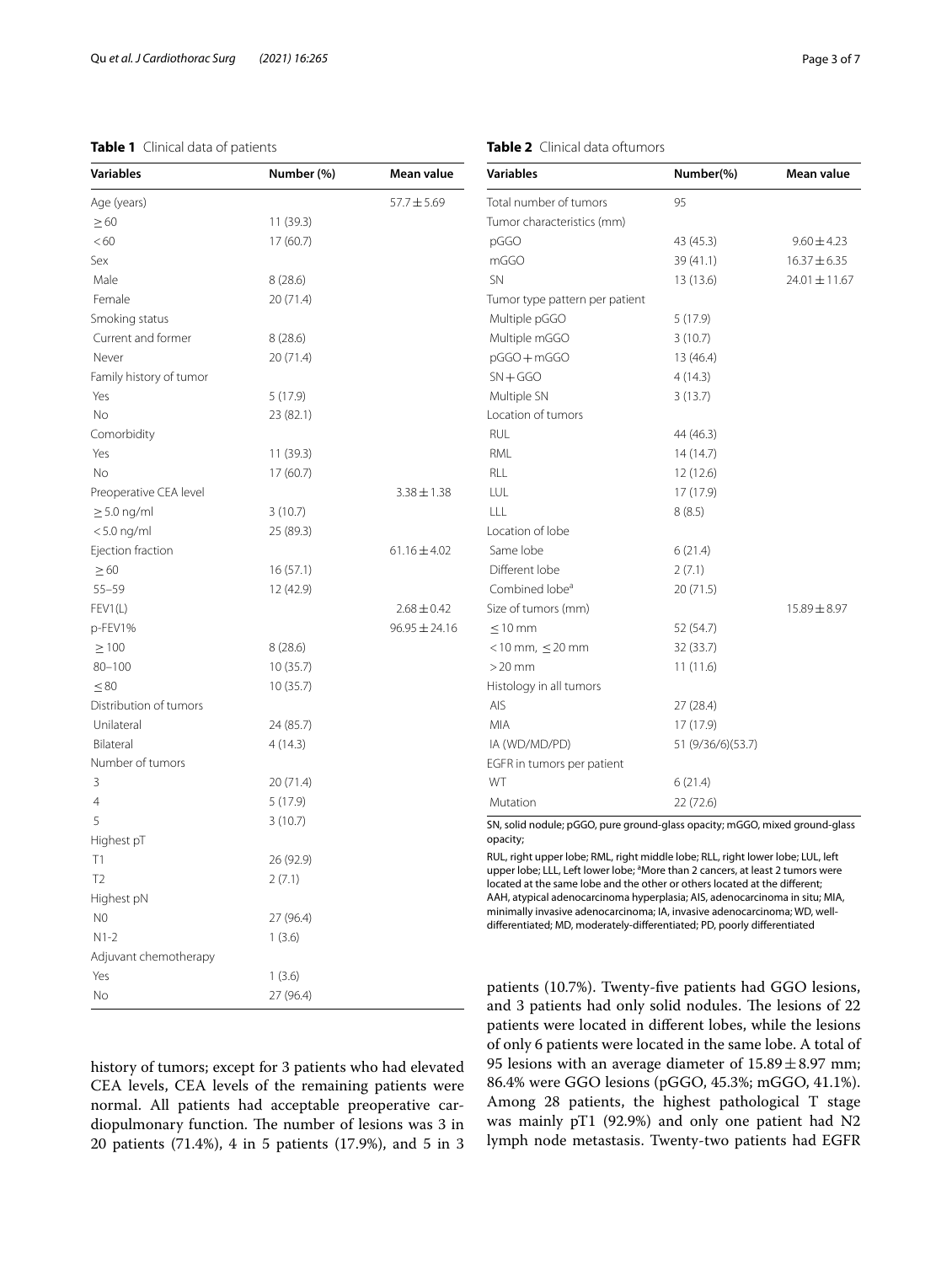mutations, and only one patients received adjuvant therapy due to N2 lymph node metastasis.

## **Surgical data of patients**

Four and 24 patients respectively underwent bilateral and unilateral surgical resection. The surgical procedure was mainly sublobar resection, and no severe postoperative complications or deaths occurred. The average operation time was  $196.74 \pm 71.39$  min, the average intraoperative blood loss was  $260.65 \pm 208.25$  ml, the mean postoperative daily drainage of chest tube was  $159.34 \pm 28.74$  ml, the mean postoperative chest tube duration was  $6.12 \pm 3.21$  days, and the average postoperative hospital

<span id="page-3-0"></span>**Table 3** Surgical data of patients

| <b>Variables</b>                                           | <b>Number</b>      |  |  |
|------------------------------------------------------------|--------------------|--|--|
| Surgical procedure                                         |                    |  |  |
| Unilateral                                                 | 24                 |  |  |
| Wedge resection-wedge resection                            | $\overline{4}$     |  |  |
| Segmentectomy-wedge resection                              | 5                  |  |  |
| Segmentectomy-segmentectomy                                | 1                  |  |  |
| Lobectomy-wedge resection                                  | 4                  |  |  |
| Lobectomy-segmentectomy                                    | $\mathfrak{D}$     |  |  |
| Lobectomy-lobectomy                                        | $\mathfrak{D}$     |  |  |
| Single lobectomy                                           | 6                  |  |  |
| <b>Bilateral</b>                                           | 4                  |  |  |
| Wedge resection-wedge resection                            | 1                  |  |  |
| Wedge + wedge resection-segmentectomy + wedge<br>resection | 1                  |  |  |
| Segmentectomy-wedge resection                              | 1                  |  |  |
| Lobectomy + segmentectomy-wedge resection                  | 1                  |  |  |
| Perioperative results                                      |                    |  |  |
| Operation time (min)                                       | $196.74 \pm 71.39$ |  |  |
| Intraoperative blood loss (ml)                             | $260.65 + 208.25$  |  |  |
| Postoperative chest tube duration (day)                    | $6.12 \pm 3.21$    |  |  |
| Daily drainage of chest tube (ml)                          | 159.34 ± 28.74     |  |  |
| Postoperative hospital stay (day)                          | $10.51 + 4.94$     |  |  |

<span id="page-3-1"></span>**Table 4** EGFR mutation in 95 tumors of 28 patients with MPLA

stay  $10.51 \pm 4.94$  days. Details of surgical procedure are described in Table [3.](#page-3-0)

## **EGFR mutation in 95 tumors of 28 patients with MPLA**

Postoperative EGFR detection of all lesions revealed that 51 lesions had mutations, mainly L858R and 19DEL, and their mutation rates were 30.5% and 16.8%, respectively. Among the diferent pathological subtypes, the mutation rate of invasive adenocarcinoma was signifcantly higher than that of other pathological subtypes ( $P=0.000$ ); the mutation rate of mGGO was also signifcantly higher than that of pGGO and solid nodule (SN)  $(P=0.039)$ ; regardless of whether it is in diferent pathological subtypes or diferent lesion types, there is no signifcant diference in the mutation rate of L858R and 19DEL  $(P > 0.05)$ . The results of EGFR mutation are presented in Table [4](#page-3-1).

## **Disease free survival and overall survival of all patients**

We followed up all patients after surgery and no follow-up was lost. As of October 10, 2020, the median follow-up time is 32.2 months. Except for two patients who developed distant metastases, one of whom died of extensive pleural metastases, all patients did not develop new lesions or metastases and are currently alive, and the

<span id="page-3-2"></span>

|                          | Total(n) | AIS         | <b>MIA</b> | ΙA | P value | pGGO         | mGGO | <b>SN</b>      | P value |
|--------------------------|----------|-------------|------------|----|---------|--------------|------|----------------|---------|
| <b>Variables</b>         |          |             |            |    |         |              |      |                |         |
| Wild                     | 44       | 19          | 14         |    |         | 25           | 12   |                |         |
| Mutation                 | 51       | 8           | 3          | 40 | 0.000   | 18           | 27   | 6              | 0.039   |
| <b>L858R</b>             | 29       |             |            | 21 |         |              | 18   | $\overline{4}$ |         |
| 19DEL                    | 16       |             | $\Omega$   | 15 |         | 8            | 6    |                |         |
| L858R/Other <sup>a</sup> |          | $\mathbf 0$ | $\Omega$   |    |         | $\mathbf{0}$ |      | ν              |         |
| 19DEL/Other <sup>a</sup> |          | $\Omega$    |            | 0  |         |              | 0    | U              |         |
| Other <sup>a</sup>       |          | $\Omega$    |            |    | 0.057   |              |      | 0              | 0.372   |

AIS, adenocarcinoma in situ; MIA, minimally invasive adenocarcinoma; IA, invasive adenocarcinoma; SN, solid nodule; pGGO, pure ground-glass opacity; mGGO, mixed ground-glass opacity; <sup>a</sup>Refers to other rare mutations including L861Q, G719X, 20Ins and T790M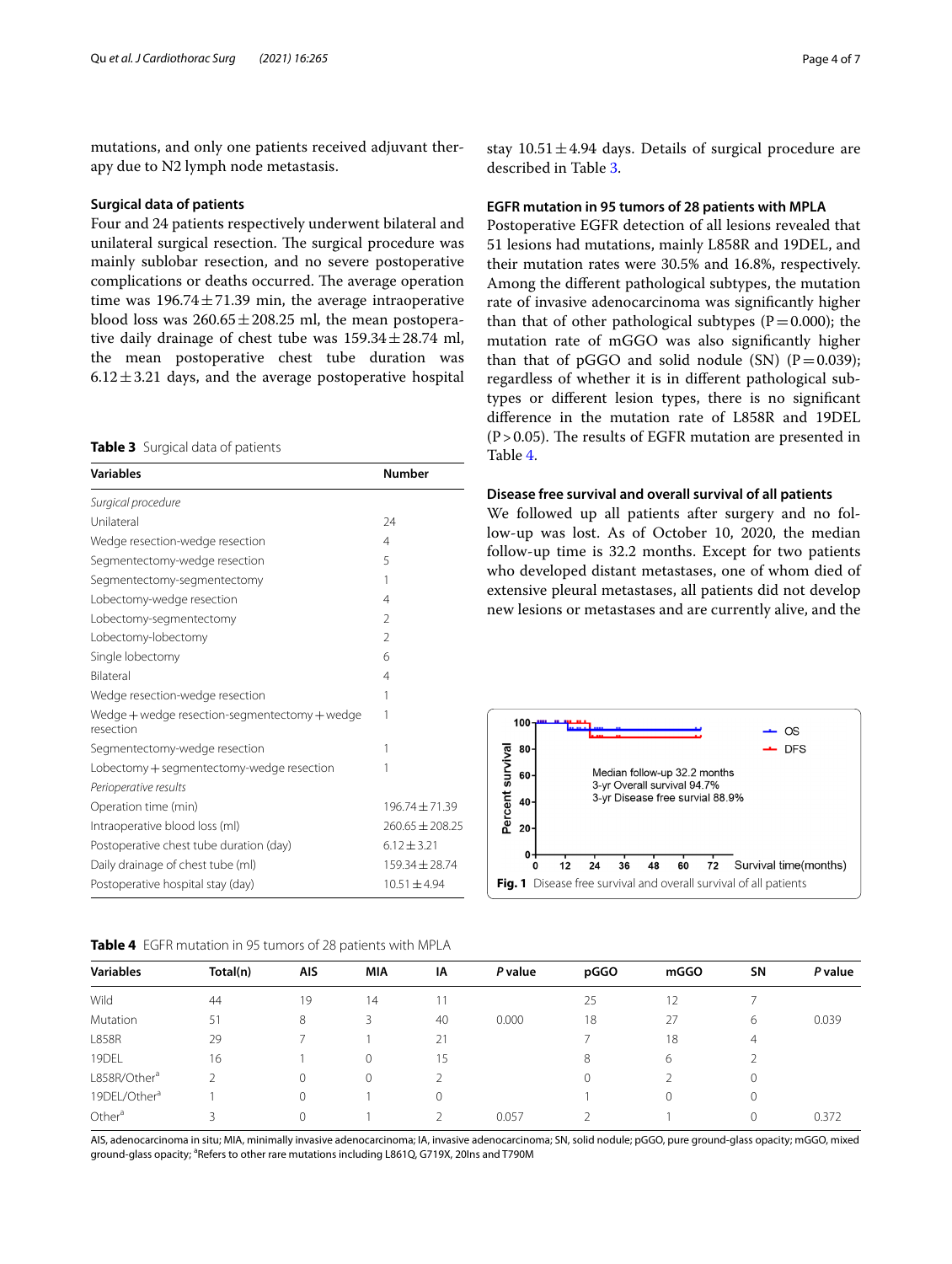3-year overall and disease-free survival rates were 94.7% and 88.9%, respectively (Fig. [1](#page-3-2)).

## **Discussion**

Since it was frst reported by Beyreuther in 1924 [\[18](#page-5-13)], SMPLC are not rare diseases, and its incidence continues to rise due to advances in imaging technology and an increasing aging population. Compared with intrapulmonary metastasis, the treatment options and prognosis of SMPLC are completely different. Therefore, the diagnosis, treatment and prognosis evaluation of SMPLC are particularly important. However, the widely used diagnostic criterion is still Martini-Melamed criterion [[14\]](#page-5-9), which is based primarily on the histological characteristics of the tumor. With the increase in related study on SMPLC, in 2003, 2007 and 2013, the American College of Chest Physicians (ACCP) successively revised and updated these criteria to include the use of molecular genetics of tumors [[19\]](#page-5-14). Takuwa and colleagues [[20](#page-5-15)] reported that a patinet with SMPLA involving multiple lobes of the same lung had mediastinal lymph node metastasis, and EGFR mutation of tumors are completely different. There was also a similar case with mediastinal lymph node metastasis in this study in which all tumor pathology types were lung adenocarcinoma, but the EGFR mutations were completely diferent. Such patients should be considered as MPLC, because adenocarcinomas often comprised various histologic subtypes (acinar, papillary, etc.), which suggests that these tumors have different origins  $[21]$  $[21]$ . Therefore, the diagnosis of SMPLA should take into account other factors of the tumor, such as major histologic subtypes, lepidic growth component to a certain proportion, immunohistologic features and genetic profles of tumors.

Surgery is still the frst treatment for multiple primary lung cancers, but the specifc surgical method is still controversial. The key to the dispute is whether sublobar resection can achieve a good prognosis. Several studies [[8,](#page-5-5) [11](#page-5-7), [13](#page-5-8), [22\]](#page-6-1) have shown that for SMPLA, lobectomy should be used as much as possible for the primary lesions, while sublobar resection (segmentectomy or wedge resection) for the secondary lesions can be flexibly adopted, especially in patients with bilateral lung lesions so as to ensure adequate distance between tumor incision margins and to maximize the preservation of more lung function. Nakata et al. reported [[8\]](#page-5-5) that 26 patients with SMPLA, only 5 patients underwent lobectomy alone, and the 3-year OS and DFS were 92.9% and 77.9%, respectively. Ishikawa et al. also reported [[11](#page-5-7)] that 93 patients with SMPLA, sublobar resection was used during surgery in 58% of patients, and the 3-year OS and RFS were 93.6% and 87% respectively. In the current series, since the number of lesions was  $\geq$  3 and most of them were distributed in diferent lobes, we tried to adopt a combined sublobar resection approach during surgery, and the OS and DFS at 3 years reached 94.7% and 88.9%, respectively, which was comparable to the results of the above study.

There is still no consensus on the choice of simultaneous or staged surgery for SMPLC, especially for bilateral SMPLC. Iino and colleagues reported [[23](#page-6-2)] that patients who underwent bilateral surgical resection had better outcomes than those receiving combined surgical and chemotherapy or radiotherapy, but they advocate staged surgery for patients with bilateral lobectomy. Although staged surgery is more acceptable, one-stage surgery does offer several advantages. First, it addresses all lesions at once, reducing the patient's overall hospital and surgical costs; Second, it shortens the overall duration of anesthesia and surgery, shortening the length of hospital stay; Third, and most importantly, it prevents tumor progression and reduces patient anxiety. Previous studies [\[11,](#page-5-7) [13](#page-5-8), [23](#page-6-2)[–27](#page-6-3)] have shown that single-stage surgery is safe and feasible for bilateral SMPLC, but there is a requirement for patient selection. In this study, all patients recovered successfully after surgery and four patients underwent simultaneous bilateral thoracoscopic surgery. Hence, simultaneous surgery is safe and efective, and it should be the treatment of choice, especially for those patients who are in good health and can tolerate simultaneous surgery.

For multiple primary lung adenocarcinoma, we should routinely test for EGFR mutations in all lesions. First of all, in the situation that the diagnostic criteria of SMPLC are still not perfect, EGFR mutation can be a good supplement to histological, imaging and morphological evidence of tumor, so as to better distinguish multiple primary lesions from metastatic lesions and provide patients with a more accurate staging; Secondly, EGFR mutation can provide evidence of targeted therapy for patients; Finally, compared with patients with squamous cell carcinoma, patients with lung adenocarcinoma are more likely to be detected with EGFR mutations. In the present study, we found that 22 patients (72.6%) had at least one lesion with EGFR mutations and 53.7% of 95 lesions had EGFR mutations, which may be related to the fact that patients in the present study were still predominantly non-smoking women (71.4%) and had predominantly invasive adenocarcinoma (53.7%). In addition, our results indicated that among the diferent pathological subtypes, the mutation rate of invasive adenocarcinoma was signifcantly higher than that of other pathological subtypes ( $P = 0.000$ ); the mutation rate of mGGO was also signifcantly higher than that of pGGO and solid nodule (SN) ( $P=0.039$ ); regardless of whether it is in diferent pathological subtypes or diferent lesion types,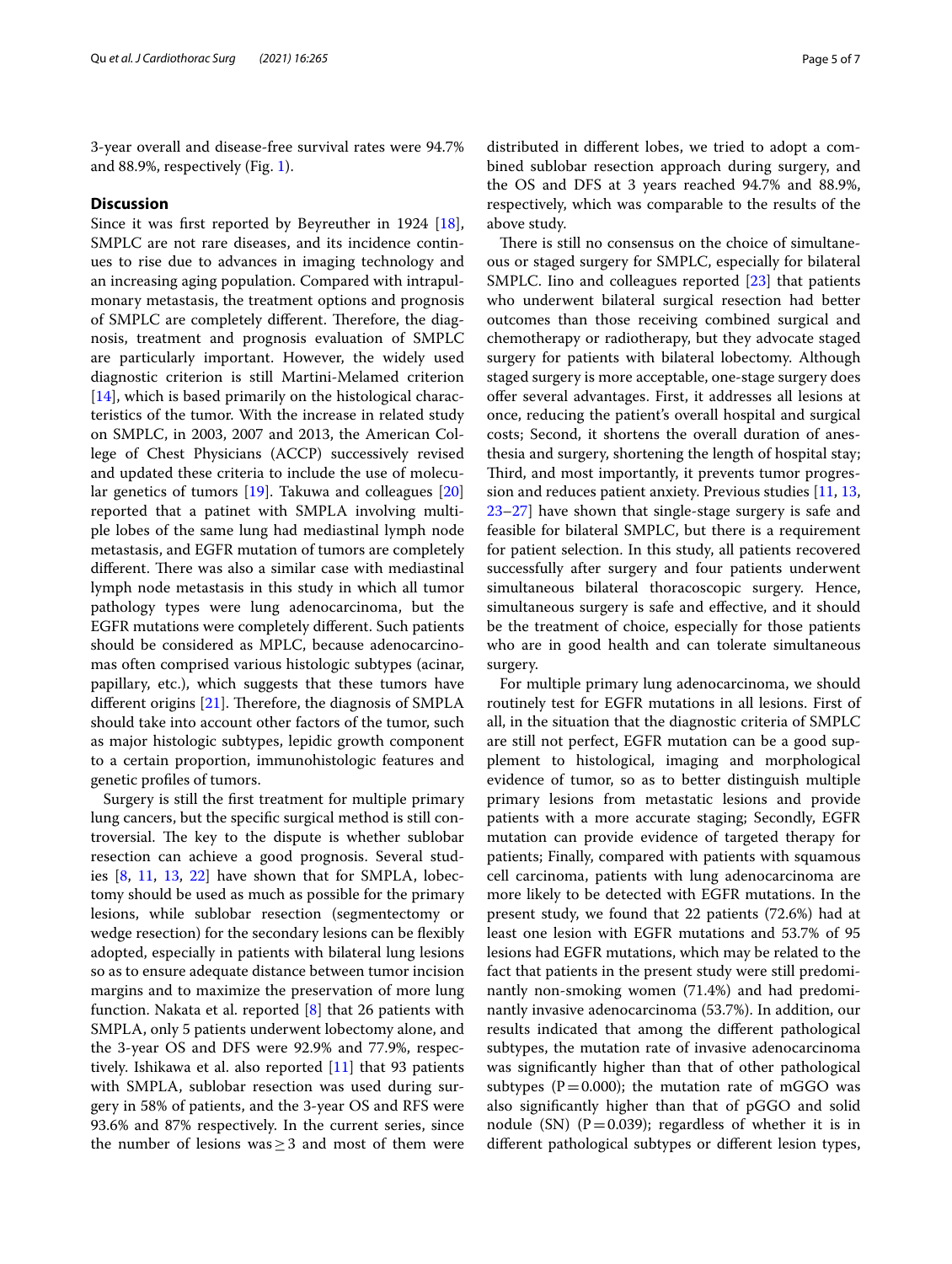there is no diference in the mutation rate of L858R and 19DEL. This is similar to the findings of M. Liu et al. [\[28](#page-6-4)].

The present study has some shortcomings. First, the nature of this study was a single-center retrospective study, and selection bias is unavoidable; Second, although the incidence of SMPLA with $\geq$ 3 lesions was not high, the sample size of this study was still small; Third, this study did not compare the prognosis of patients who underwent simultaneous surgical resection with those who did not undergo simultaneous surgical resection and those who did not undergo surgical treatment; Fourth, the postoperative follow-up of the patients was not long enough, and the 5-year survival still needs to be verifed by the follow-up results. A larger sample size, multicenter study is needed to verify and supplement the current study in the future.

## **Conclusions**

In summary, EGFR mutation testing should be applied to the diagnosis and treatment of patients with SMPLA, especially for patients with mGGO or invasive adenocarcinoma. One-stage surgery may be safe and feasible and it can be considered as the treatment of choice for SMPLA with  $\geq$  3 lesions due to a promising prognosis.

## **Abbreviations**

SMPLA: Synchronous multiple primary lung adenocarcinomas; SMPLC: Synchronous multiple primary lung cancers; SN: Solid nodule; pGGO: Pure ground-glass opacity; mGGO: Mixed ground-glass opacity; RUL: Right upper lobe; RML: Right middle lobe; RLL: Right lower lobe; LUL: Left upper lobe; LLL: Left lower lobe; AIS: Adenocarcinoma in situ; MIA: Minimally invasive adenocarcinoma; IA: Invasive adenocarcinoma; WD: Well-diferentiated; MD: Moderately-diferentiated; PD: Poorly diferentiated.

#### **Acknowledgements**

None.

## **Authors' contributions**

RQ, DT, WP, YC, NZ and XF contributed to the design of the study and the performing of the procedure. RQ, DT and WP acquired and analyzed the data. RQ and DT drafted the manuscript. RQ, DT, WP, YC, NZ and XF revised and edited the manuscript. All authors read and approved the fnal version of the manuscript.

#### **Funding**

This work was supported by the Tongji Hospital Clinical Research Flagship Program (No. 2019CR107).

#### **Availability of data and materials**

All data generated or analysed during this study are included in this published article.

## **Declarations**

## **Ethics approval and consent to participate**

All procedures performed in studies involving human participants were in accordance with the 1964 Helsinki declaration and its later amendments or comparable ethical standards and were approved by the institutional review board of Tongji Medical College of Huazhong University of Science and Technology. Informed written consent (not separate, but included in the preoperative consent) was obtained from all individual participants included in the study.

## **Consent for publication**

Not applicable.

#### **Competing interests**

None of the authors have any potential conficts of interests.

Received: 1 February 2021 Accepted: 9 September 2021 Published online: 20 September 2021

#### **References**

- <span id="page-5-0"></span>1. Adebonojo SA, Moritz DM, Danby CA. The results of modern surgical therapy for multiple primary lung cancers. Chest. 1997;112:693–701.
- 2. Rea F, Marulli G, Callegaro D, et al. Prognostic signifcance of main bronchial lymph nodes involvement in non-small cell lung carcinoma:N1 or N2? Lung Cancer. 2004;45:215–20.
- <span id="page-5-1"></span>3. Murphy SJ, Aubry MC, Harris FR, et al. Identifcation of independent primary tumors and intrapulmonary metastases using DNA rearrangements in nonsmall-cell lung cancer. J Clin Oncol. 2014;32:4050–8.
- <span id="page-5-2"></span>4. Chang YL, Wu CT, Lee YC. Surgical treatment of synchronous multiple primary lung cancers: experience of 92 patients. J Thorac Cardiovasc Surg. 2007;134:630–7.
- 5. De Leyn P, Moons J, Vansteenkiste J, et al. Survival after resection of synchronous bilateral lung cancer. Eur J Cardiothorac Surg. 2008;34:1215–22.
- <span id="page-5-4"></span>6. Finley DJ, Yoshizawa A, Travis W, et al. Predictors of outcomes after surgical resection of synchronous primary lung cancers. J Thorac Oncol. 2010;5:197–205.
- <span id="page-5-3"></span>7. Tsunezuka Y, Matsumoto I, Tamura M, et al. The results of therapy for bilateral multiple primary lung cancers: 30 years experience in a single centre. Eur J Surg Oncol. 2004;30:781–5.
- <span id="page-5-5"></span>8. Nakata M, Sawada S, Yamashita M, et al. Surgical treatments for multiple primary adenocarcinoma of the lung. Ann Thorac Surg. 2004;78:1194–9.
- 9. Fabian T, Bryant AS, Mouhlas AL, Federico JA, Cerfolio RJ. Survival after resection of synchronous non-small cell lung cancer. J Thorac Cardiovasc Surg. 2011;142:547–53.
- 10. Jung EJ, Lee JH, Jeon K, et al. Treatment outcomes for patients with synchronous multiple primary non-small cell lung cancer. Lung Cancer. 2011;73:237–42.
- <span id="page-5-7"></span>11. Ishikawa Y, Nakayama H, Ito H, et al. Surgical treatment for synchronous primary lung adenocarcinomas. Ann Thorac Surg. 2014;98:1983–8.
- <span id="page-5-6"></span>12. Zhang Z, Gao S, Mao Y, et al. Surgical outcomes of synchronous multiple primary non-small cell lung cancers. Sci Rep. 2016;6:23252.
- <span id="page-5-8"></span>13. Zhang Y, Wang Y, Lv C, et al. Clinical analysis of 56 cases of simultaneous bilateral video-assisted thoracoscopic surgery for bilateral synchronous multiple primary lung adenocarcinoma. J Thorac Dis. 2018;10:6452–7.
- <span id="page-5-9"></span>14. Martini N, Melamed MR. Multiple primary lung cancers. J Thorac Cardiovasc Surg. 1975;70:606–12.
- <span id="page-5-10"></span>15. Travis WD, Brambilla E, Noguchi M, et al. International association for the study of lung cancer/American thoracic society/european respiratory society international multidisciplinary classifcation of lung adenocarcinoma. J Thorac Oncol. 2011;6:244–85.
- <span id="page-5-11"></span>16. Qu R, Hao Z, Zhang Y, et al. Single-center experience of simultaneous bilateral uni-portal video-assisted thoracoscopic surgery for multiple ground-glass opacities. J Cardiothorac Surg. 2020;15:69.
- <span id="page-5-12"></span>17. Wang Q, Cai YX, Deng Y, et al. Modular 3-cm uniportal video-assisted thoracoscopic left upper lobectomy with systemic lymphadenectomy. J Thorac Dis. 2016;8:2264–8.
- <span id="page-5-13"></span>18. Beyreuther H. Multiplicitat von Carcinomen bei einem Fall von sog: "Schneeberger" Lungenkrebs mit tuberkulose. Virchows Arch. 1924;250:230–43.
- <span id="page-5-14"></span>19. Kozower BD, Larner JM, Detterbeck FC, Jones DR. Special treatment issues in non-small cell lung cancer: diagnosis and management of lung cancer, 3rd ed: American College of Chest Physicians evidence-based clinical practice guidelines. Chest. 2013;143(5 Suppl):e369S – e399.
- <span id="page-5-15"></span>20. Takuwa T, Tanaka F, Yoneda K, et al. Diagnosis of synchronous primary lung adenocarcinomas based on epidermal growth factor (EGFR) gene status: a case report. Lung Cancer. 2010;68:498–500.